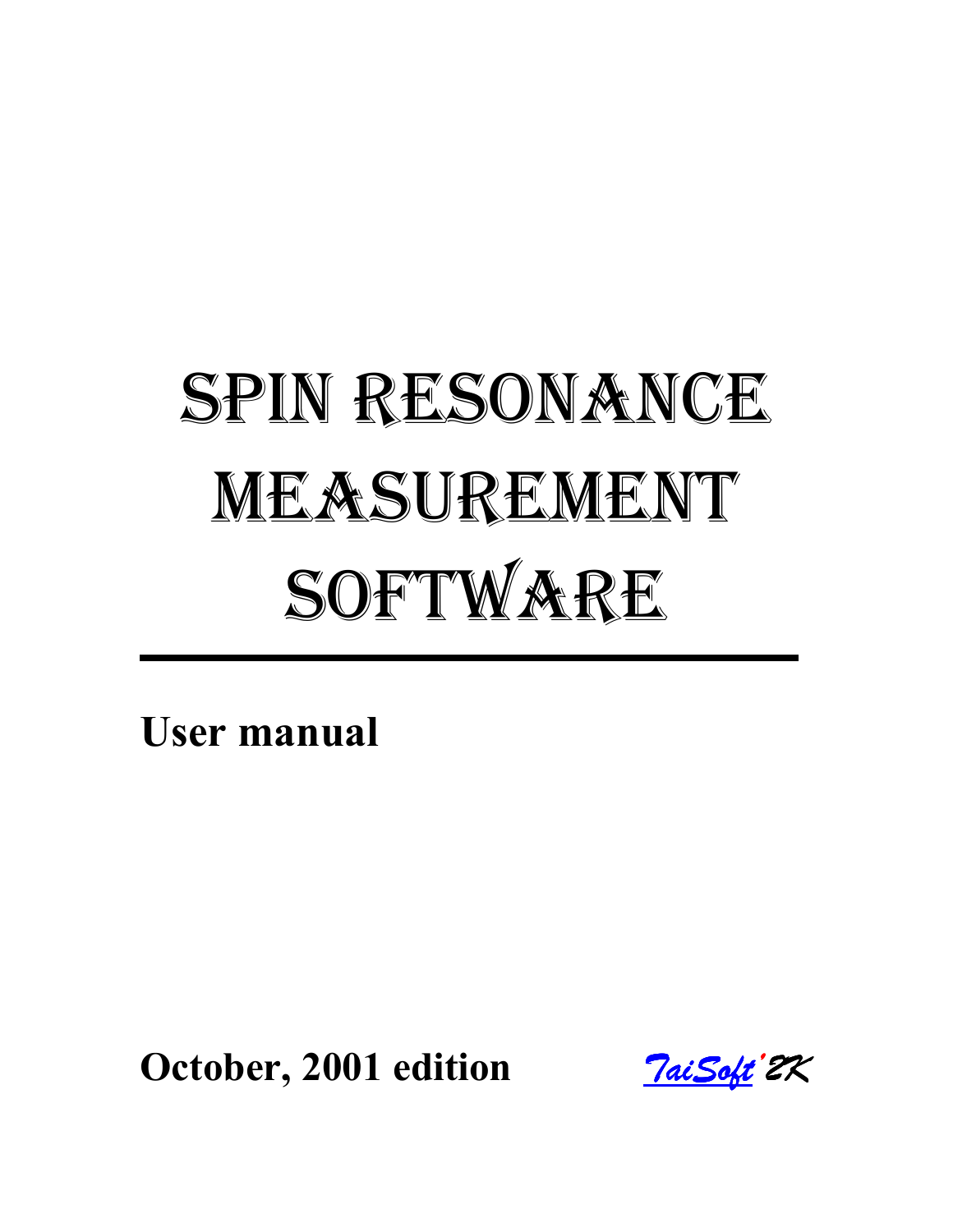Author: Teimuraz Mchedlidze Institute for Materials Research, Tohoku University Kathira 2-1-1, Aoba-ku 980-8577, Sendai JAPAN **http://www.teimuraz.net** Email: **teimuraz@imr.edu**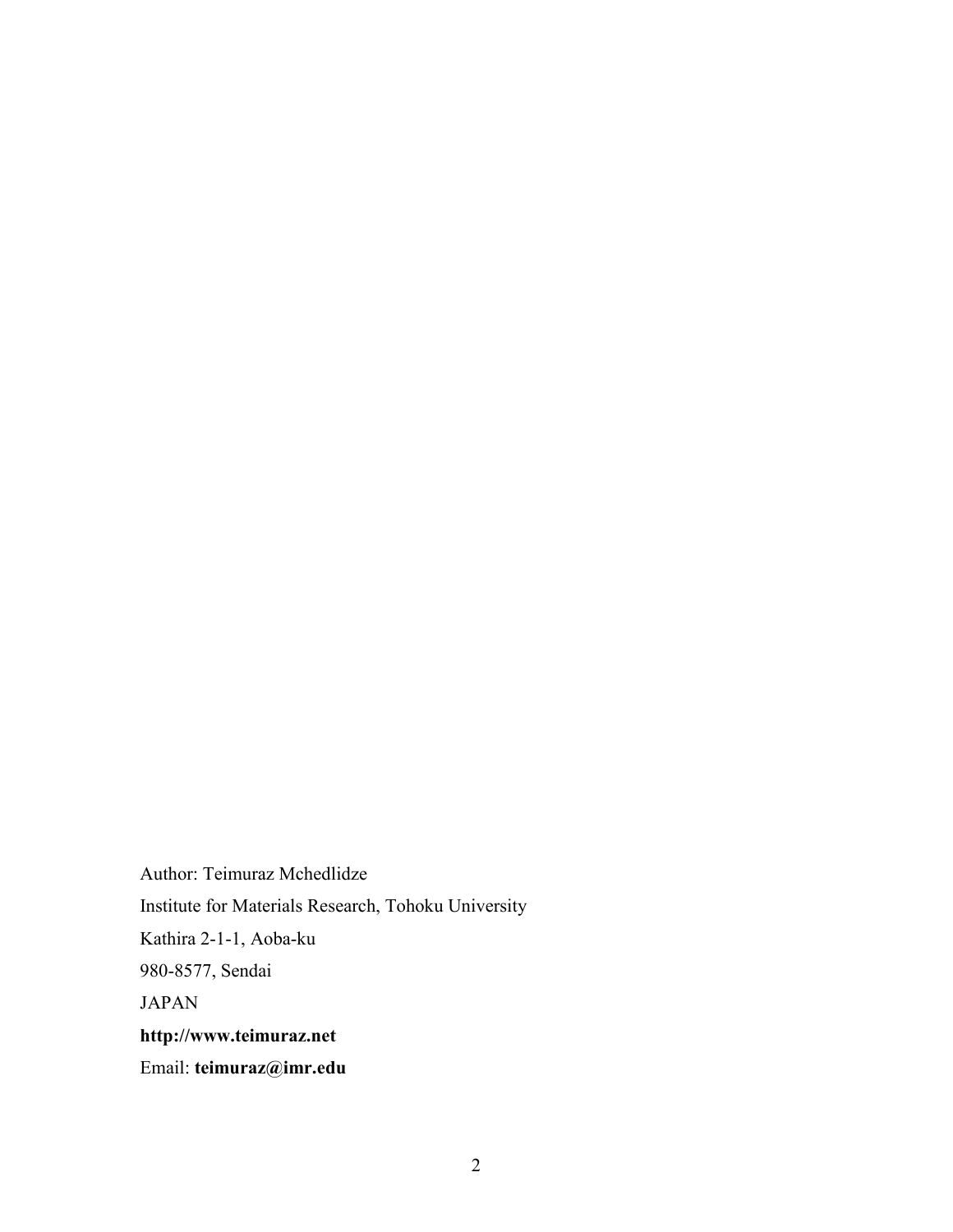| <b>INTRODUCTION</b>                  |    |
|--------------------------------------|----|
| STANDARD SPIN RESONANCE MEASUREMENTS |    |
| <b>TIMER MEASUREMENTS</b>            | 10 |
| <b>CALIBRATION OF MAGNETIC FIELD</b> | 11 |
| <b>MEMORY BUFFER</b>                 | 12 |
| PRINTING OUT THE DETECTED DATA       | 15 |
| PROGRAM SETTINGS                     | 16 |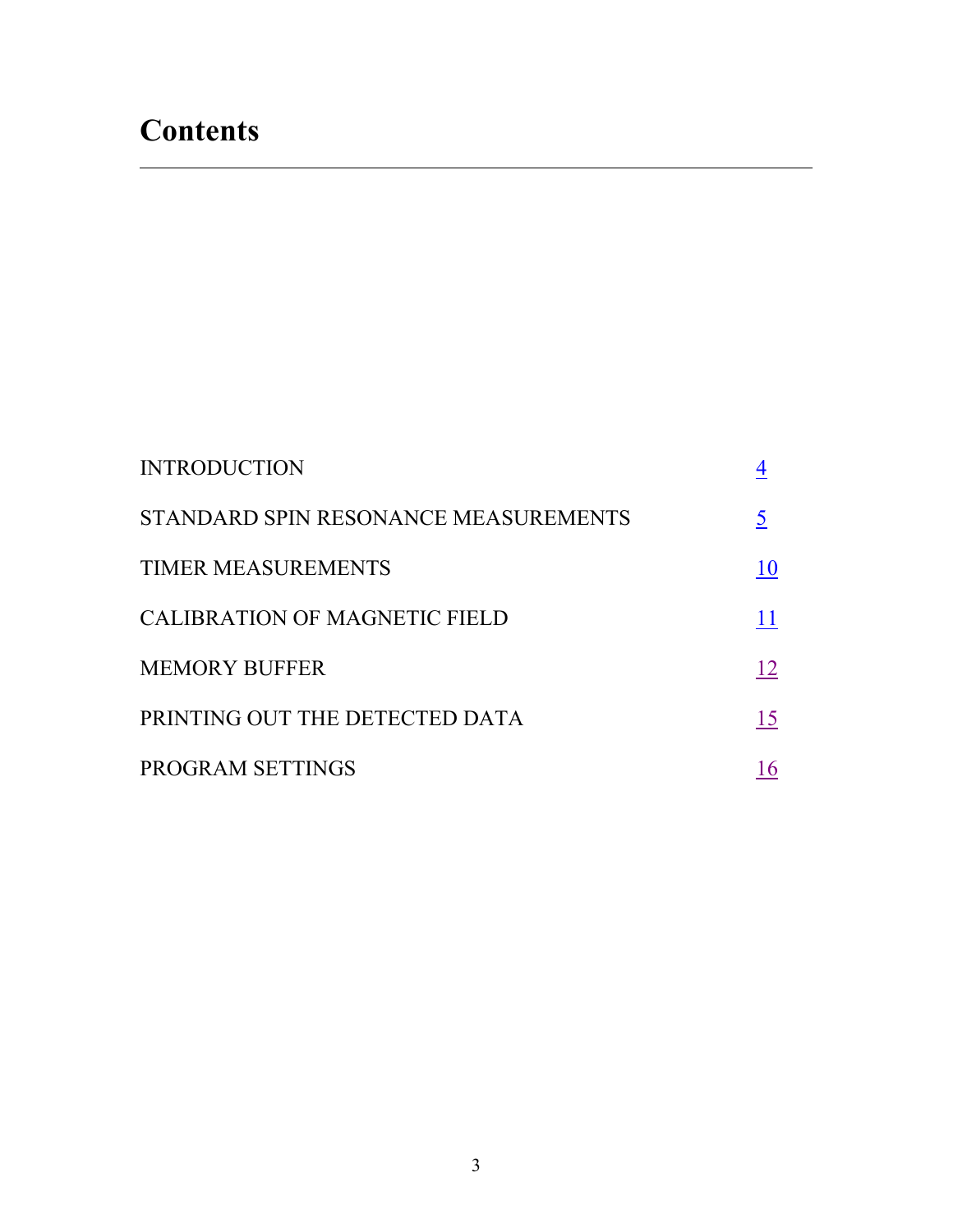### <span id="page-3-0"></span>**INTRODUCTION**

The software is designed for Spin Resonance (SR) measurements (such as ESR, EDMR, ODMR, EDSR, etc.) using ESR spectrometer, PC with installed Windows'98, PCI-2024E model AD converter from "National instruments" ([http://www.ni.com\)](http://www.ni.com/) and model 2010 gaussmeter from "Magnetic Instrumentation Inc" ([http://www.maginst.com\)](http://www.maginst.com/).

 Output signal from a lock-in amplifier (build-in or additional) and an analog signal from magnetic field sweep (-5-0-+5V) are connected to the second and first input channels of the AD converter respectively. Signal from the gaussmeter is fed to a PC through serial (RS-232) interface. All application software related to the gaussmeter and the AD converter should be preliminary installed on the PC. For the details of the software and hardware installation see related manuals of the gaussmeter and the AD converter.

 The [main procedure](#page-4-0) of the present software gives possibility to register spin resonance related spectra on the PC and [save](#page-8-0) measured data to the ASCII format file. Besides that the software gives possibility to [monitor](#page-4-0) magnetic field intensity and related signal from the lock-in amplifier (LI) and make [chronological measurements](#page-9-0) (timer measurements) of the signal from the LI. It is also possible to make high precision [calibration](#page-10-0) of the magnetic field (H) related analog signal using spectrometric standard containing  $Mn^{2}$  paramagnetic atoms, [load previously measured](#page-11-0) SR spectra and compare it to that under investigation, [print](#page-14-0) out measured spectra on the printer, [balance](#page-4-0) zero level of the LI, [change channel](#page-15-0) settings and amplification parameters of the AD converter, [check H](#page-6-0) settings. Many measurement parameters can be changed and controlled by the software.

 In the following we will present a procedure of standard SR measurement using the software and detailed explanations of possible regimes and functions.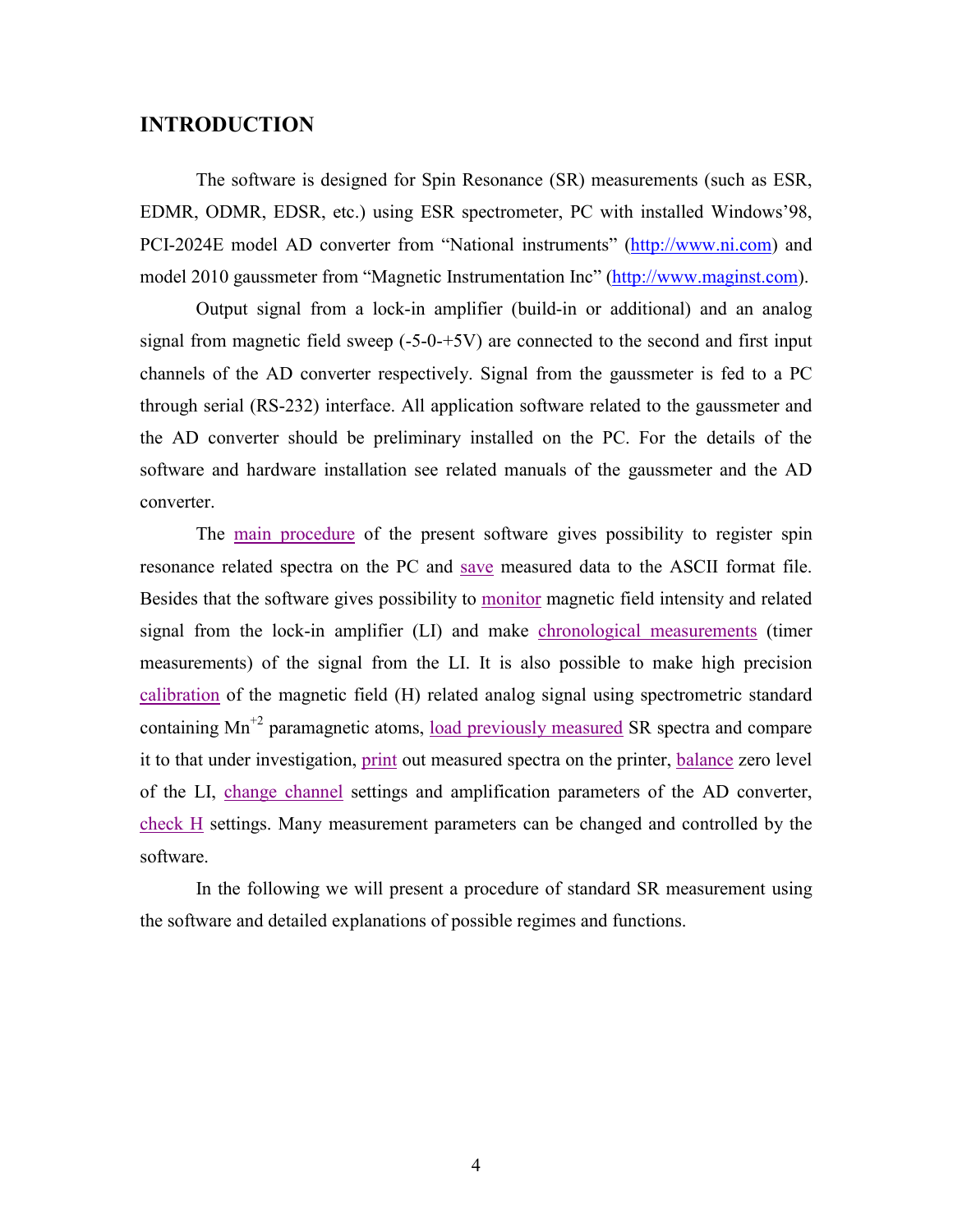#### <span id="page-4-0"></span>**STANDARD SPIN RESONANCE MEASUREMENTS**

 Prepare the ESR installation for the measurement: insert a sample, set desired temperature and microwave power, find resonator deep and switch on auto control of microwave frequency. You may also set desired value of the H, the LI amplification coefficient and phase and modulation strength at this stage.

• After starting the program, first check all connections and system functionality by clicking on "Signal monitor" button. If everything is connected correctly, you will see the H values (measured by gaussmeter) and signal values from both channels of AD converter on indicators positioned in "Current value and error

monitor". Simultaneously, the progress bar below the spectra screen will indicate graphically current H value within the sweep range and the points indicating LI signal value will appear inside the spectra screen. If the level of the signal from LI

("Y signal, V") is out of "-1" – "+1" range (signal points are out of the screen in this case) use the LI level compensation to bring it close to zero. Alternatively, you can click "Balance Y" button to bring the signal value to the central-horizontal position of the screen.



*IMPORTANT*: AD converter [input channel diapason](#page-16-0) for default gain=1 is from +5 to -5V (for gain=0.5: from  $+10V$  to  $-10V$ ; for gain=10 from  $+0.5V$  to  $-0.5V$ ; for gain=100: from +0.05V to –0.05V). Thus out of this range the AD does not respond to the analog signal, giving same, extreme digital value. Thus, it is preferable to use zero-level position control of LI for general correction of the signal level. "Balance Y" button should be used generally for the small corrections of the signal level during measurement process.

| Main controls     |       |
|-------------------|-------|
| Signal<br>monitor | Measu |
|                   |       |
|                   |       |
|                   |       |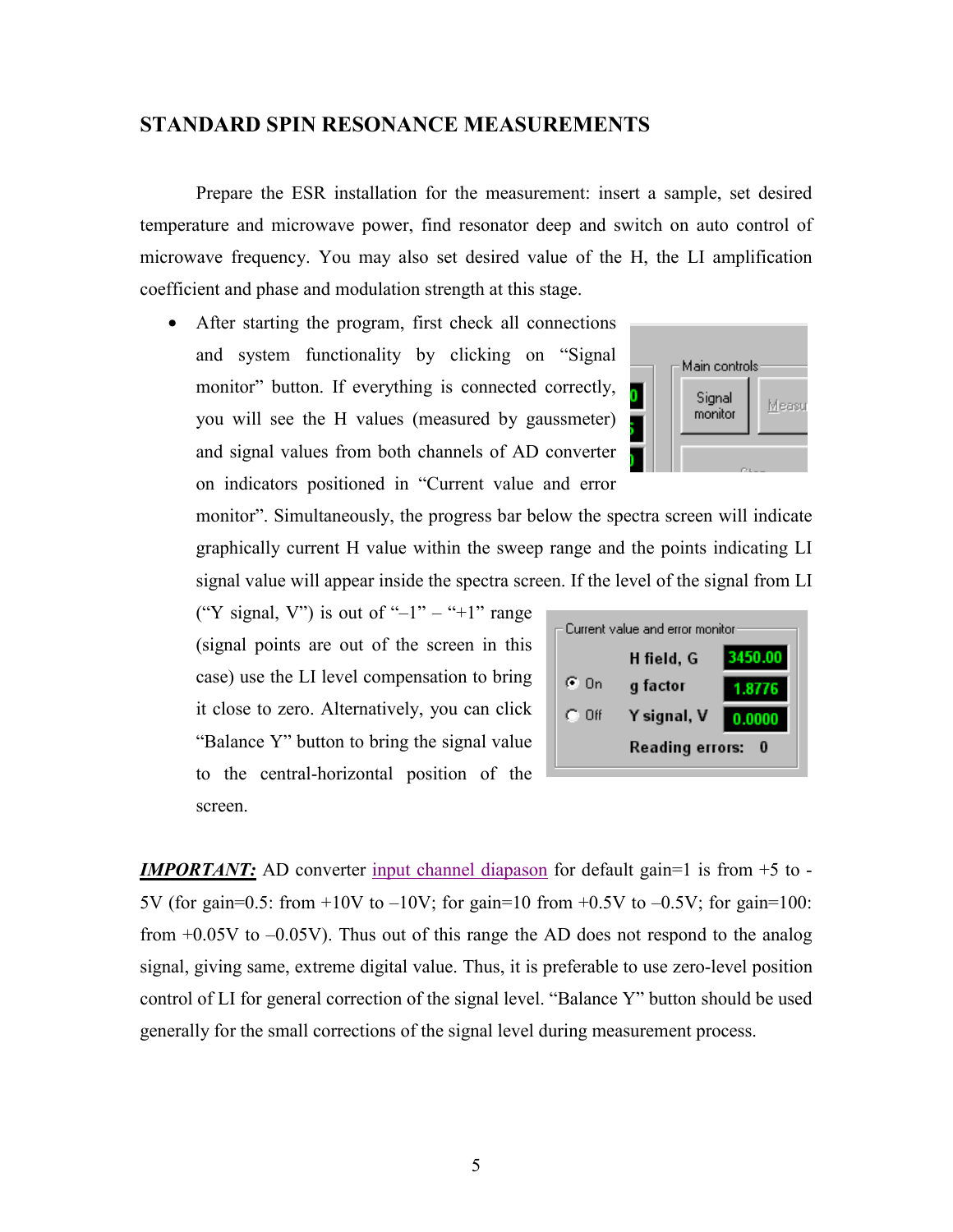<span id="page-5-0"></span>• In the "Signal monitor" mode you can precisely set desired magnetic field central position and sweep diapason value, amplification coefficient and other parameters of installation, thus preparing all of equipment for the recording of SR spectra.

Signal from LI appears on the spectra screen if option "Down" is checked inside the "Pen" frame. Clicking on the neighbor "Up" option stops Y signal output to the screen. You also can choose the "pen" color from the listbox. Click on the "Clear Memory" button to clear the screen.



*IMPORTANT:* Besides the erasure of the spectra screen, "Clear Memory" button sets to zero all previously measured Y(H) values. Thus, if you do not want to loose measured points be sure to save spectra to the file before clicking on the button.

• For your convenience you can place up to four visible markers (crosses) on the spectra screen. These markers are useful when you want to mark some position or line amplitude during monitoring. To set marker you need to double click on the desired position. Next double-click after the fourth one will cause the first marker to disappear and the new one will be placed at the place of the recent doubleclick. Markers reside even after "Clear Memory" command. You can remove all markers choosing ["Hide markers"](#page-11-0) command from the buffer menu.

• Click the "Stop" button when all preparatory settings are finished. Fill in the text fields in the "Measurement details" frame.

The values and comment printed in the text fields will be saved to an ASCII file together



with the measured data, when the "Save" command will be executed. Besides that the resonator frequency value ("Res. Freq, MHz") is used to calculate current value of the g-factor during the measurement and review of the data, thus, be sure to input the correct value in [MHz] from the frequency meter in the appropriate field.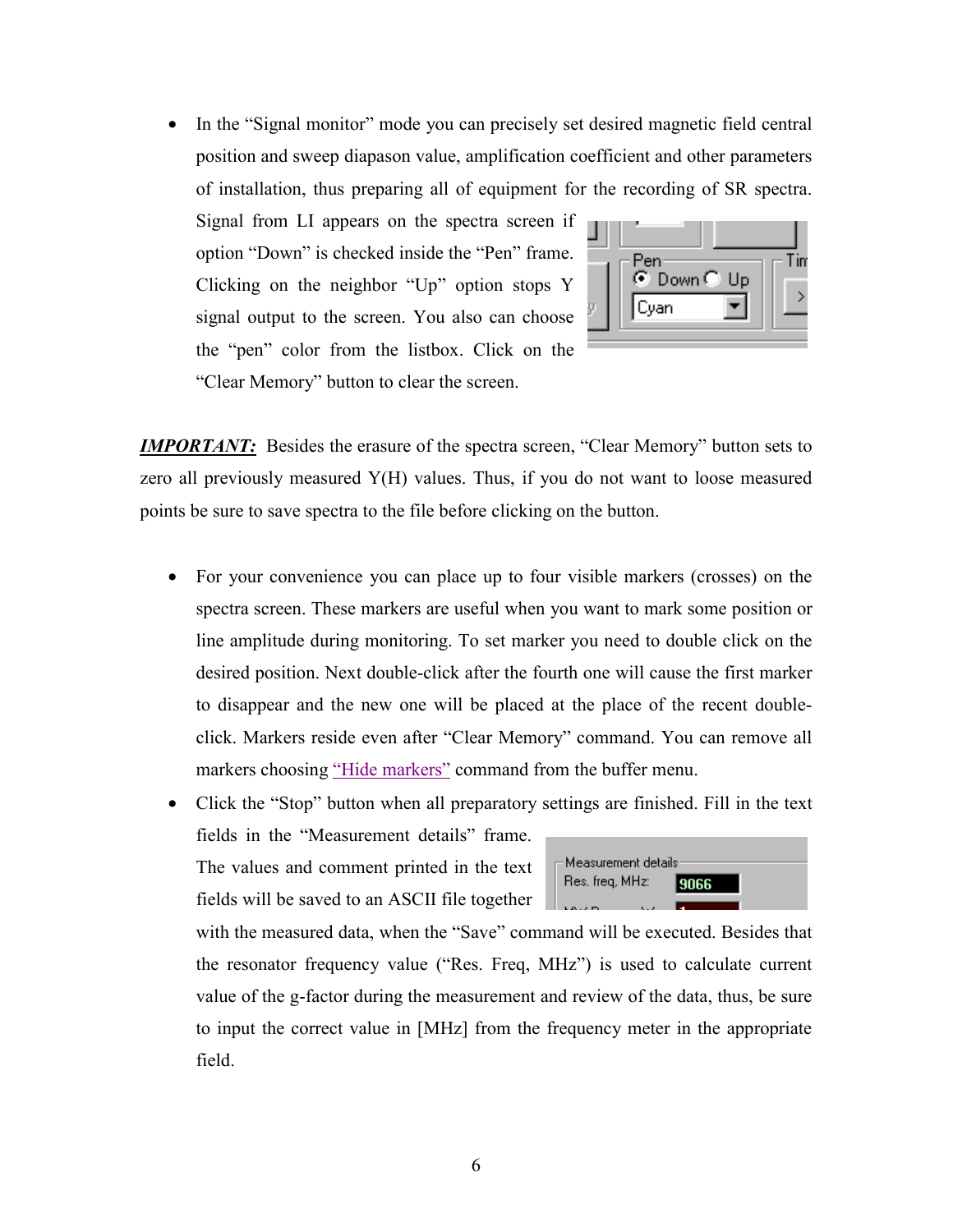- exceed this number. Besides that, the precision of AD converter sweep generator system
	-
- NOTICE: Although the value of the step is not limited, please keep in mind that the maximal number of points, which can be memorized by the software, is  $N_{MAX}=10000$ . Thus, the value of sweep diapason divided by the step value (N=sweep/step) should not
- On this stage you have also to choose the H field step between the data points of the forthcoming SR measurement. Click and change the step value [G] inside the "Hstep, G" frame, if desired.

difference between the two values should not exceed 0.1% of the sweep range.

7

make H calibration after each change of central H field position or/and sweep range Check H Field rements new calibration desired number of times. Clicking the "Check H field"

Hstep, G

 $0.3$ 

 $=$ Pen

 $\mathbf c$ 

B

button in the "main controls" screen. A message box will appear asking you to make field settings. At this stage you can make changes to the position of central H field and sweep diapason (if changes are not needed just click "OK"). The next message asks you to change field value within the sweep range and click on "OK" after.

<span id="page-6-0"></span>• The magnetic field should be related to analog signal from the X channel of the

ESR spectrometer prior to the SR measurements. Click on the "Set H field"

*IMPORTANT:* The first and the second positions for the H field settings can be any but

the same within the sweep range – the H field is calibrated inside and outside the

positions within the whole sweep range. For higher precision choose the end positions of

desired measurement region within the sweep range for H calibration. Do not forget to

button causes the message to appear, which compares actual H field (measured by

gaussmeter) to the one calculated using the recent setting constants. The acceptable

(previous calibration is valid until the new one will be made). You can check the precision of current calibration by clicking on "Check H field" button for several positions inside the sweep range and make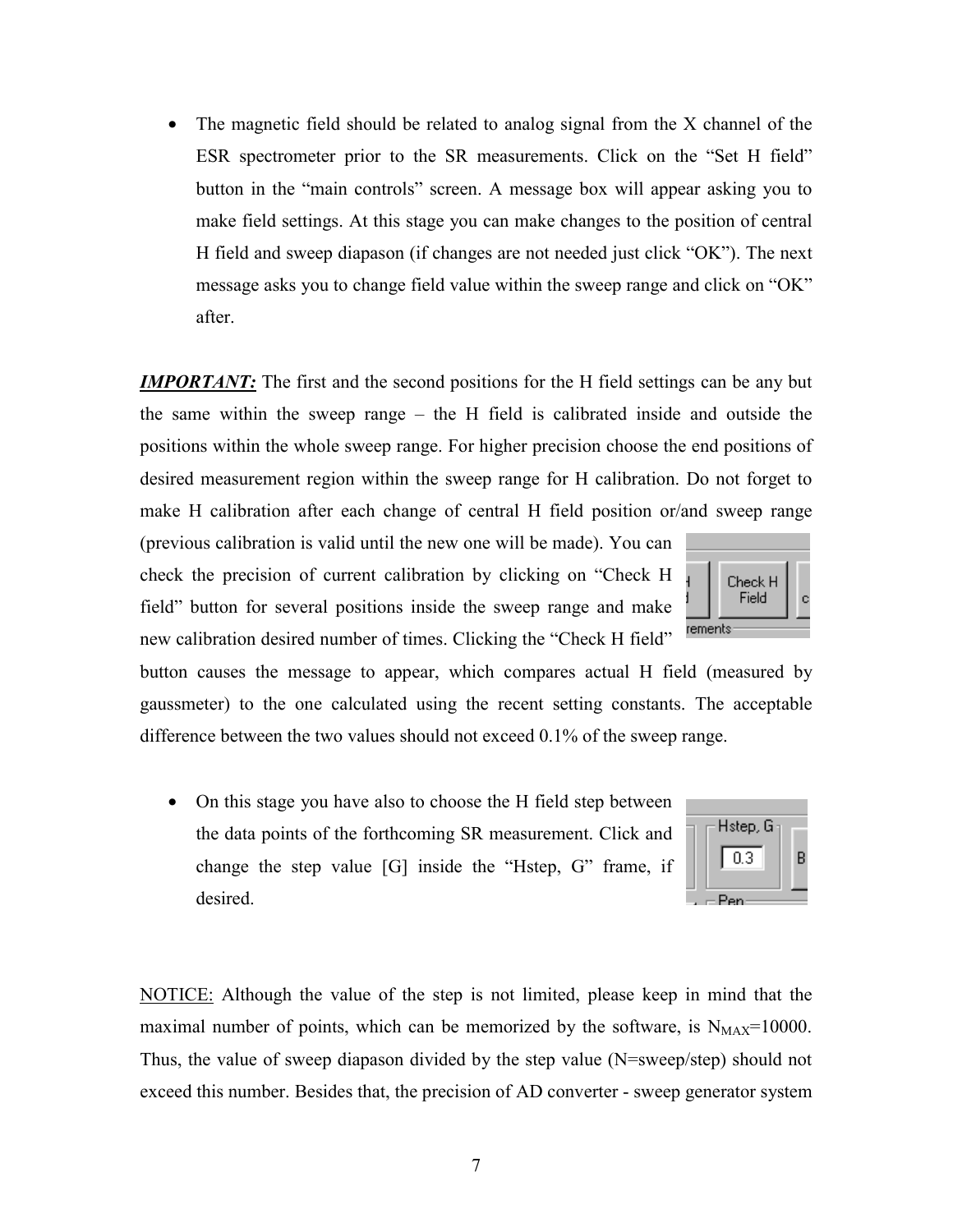is limited. That means, that the N should not exceed 4000 for all data points to be reliably detected. These parameters are checked by the software while transferring to the measurement mode, so if the limits are exceeded, you will be warned in advance.

- To start the SR measurement procedure click on the "Measure" button inside the "Main controls" frame. The progress bar below the spectra screen will indicate the current H value graphically; the side and center values of H sweep diapason [G] will be also indicated. The current measurement values (H, g-factor and Y) will appear in the "Current value and error monitor". Three regimes are possible inside the measurement mode: memorizing, monitoring and blank sweep.
- Click on the "OFF" button inside the "Store" frame to start memorizing the data (the caption of the button will change from "OFF" to "ON" Store after the click). The LI Y signal values are assigned to the data **OFF** with step number corresponding to the H value in this regime and temporarily memorized. If the H does not change, the Y



data for the current number is averaged. Besides that, Y data for the relevant step number is averaged each and every time when the appropriate H value is reached, allowing further data averaging. Click on the same button if you want to stop memorizing the data.

- The graphical data monitoring is possible if the caption on the store button is "OFF. The "Down" option of the "Pen" frame should be checked for monitoring to proceed. Similarly to the "Signal Monitor" mode, during the data monitoring the point on the spectra screen indicates current Y value. Already memorized data are not affected. Clicking the "OFF" button inside "Store" frame will stop monitoring and start memorizing from the current H position.
- If the "Store" button is in "OFF" position and the "Pen" is "Up" the program will be set in blank sweep mode. This mode allows changing H value without memorizing/monitoring data. Control the H field position using the progress bar and H field indicator during such mode. This mode can be used when several scans of same spectra are to be taken for noise minimizing.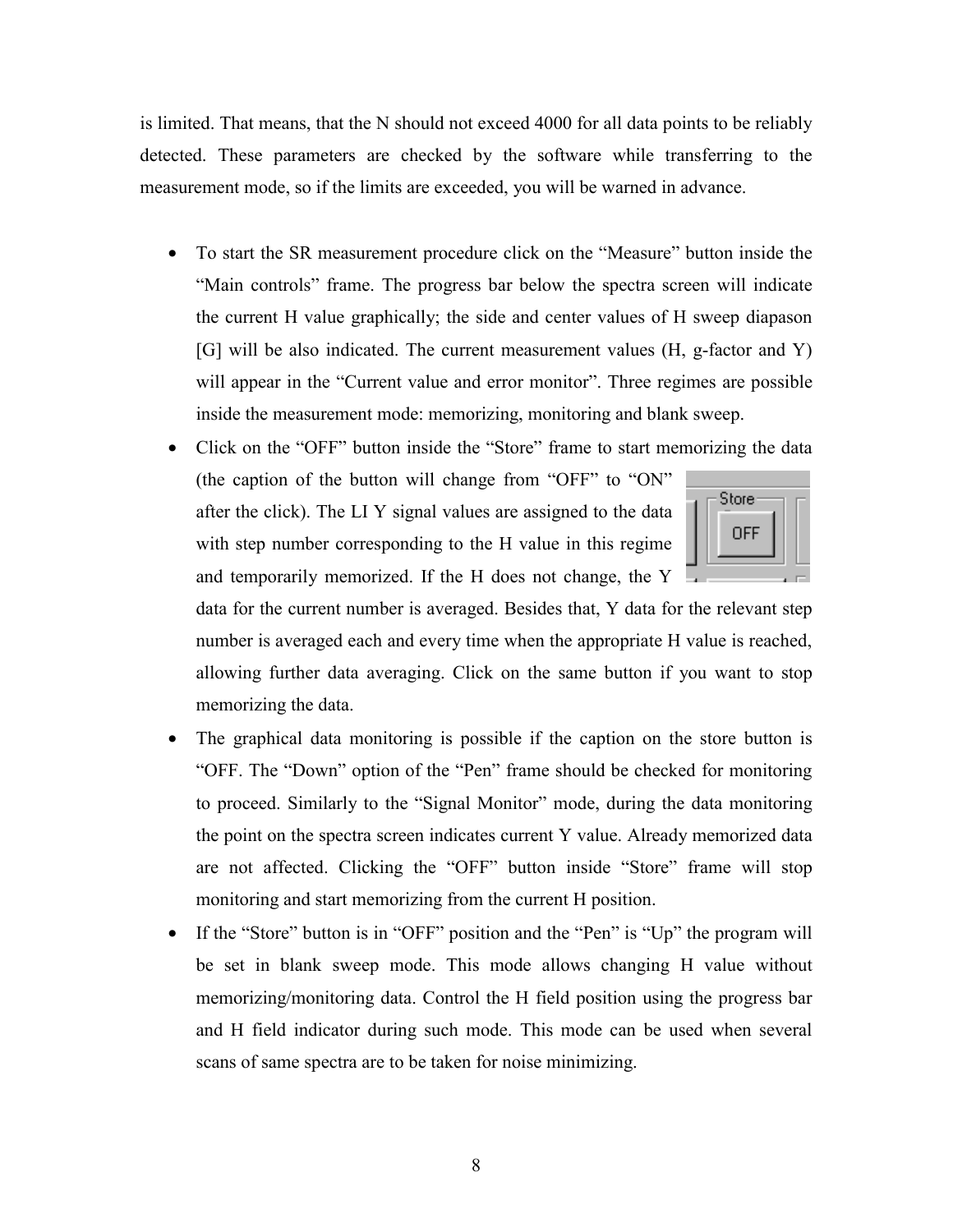<span id="page-8-0"></span>*IMPORTANT*: If during the memorizing sweep, data for the successive point(s) was not acquired the error event is generated. The number of such error events is indicated in the "Current value and error monitor" as a "Reading errors". Appearance of "Reading errors" during the measurement may occur by many reasons and is not dangerous if the number does not exceed 10% of the total number of measured points. Large number of error readings generally indicates that the H sweep speed is high for the actual H step value and appropriate correction in the settings will be favorable. The absence of data for some points inside the measured spectra will be checked by software also after finishing of the measuring mode and warning message will be generated. Still the measured data can be used as usual.

NOTICE: at every moment the stored data can be erased from the temporal memory by clicking on the "Clear memory" button. The spectra screen will be also cleared in such a case.

- Click on the "Stop" button inside the "Main controls" frame to stop the measurement. The memorized data will appear in the spectra screen. You can inspect the data by moving mouse inside the spectra screen: position of cross in values of H field/g-factor/Y signal will be indicated in ["current value and error](#page-4-0)  [monitor"](#page-4-0) frame.
- Saving of measured data can be accomplished by clicking on the "Save As" ("Save All") command from the "File" menu. You will be prompted for the name of the ASCII format ("\*.dat") file. "Save As" command saves measured data in two columns, H and Y correspondingly. "Save All" additionally saves statistical weight for each Y value and quasi g-factor  $(\frac{1}{2}h\nu/\mu_BH)$ . Thus, under such a command data are saved in four columns (H, Y, W, g).

*IMPORTANT*: The program does not check for similar file names, thus be sure not to overwrite existing data file.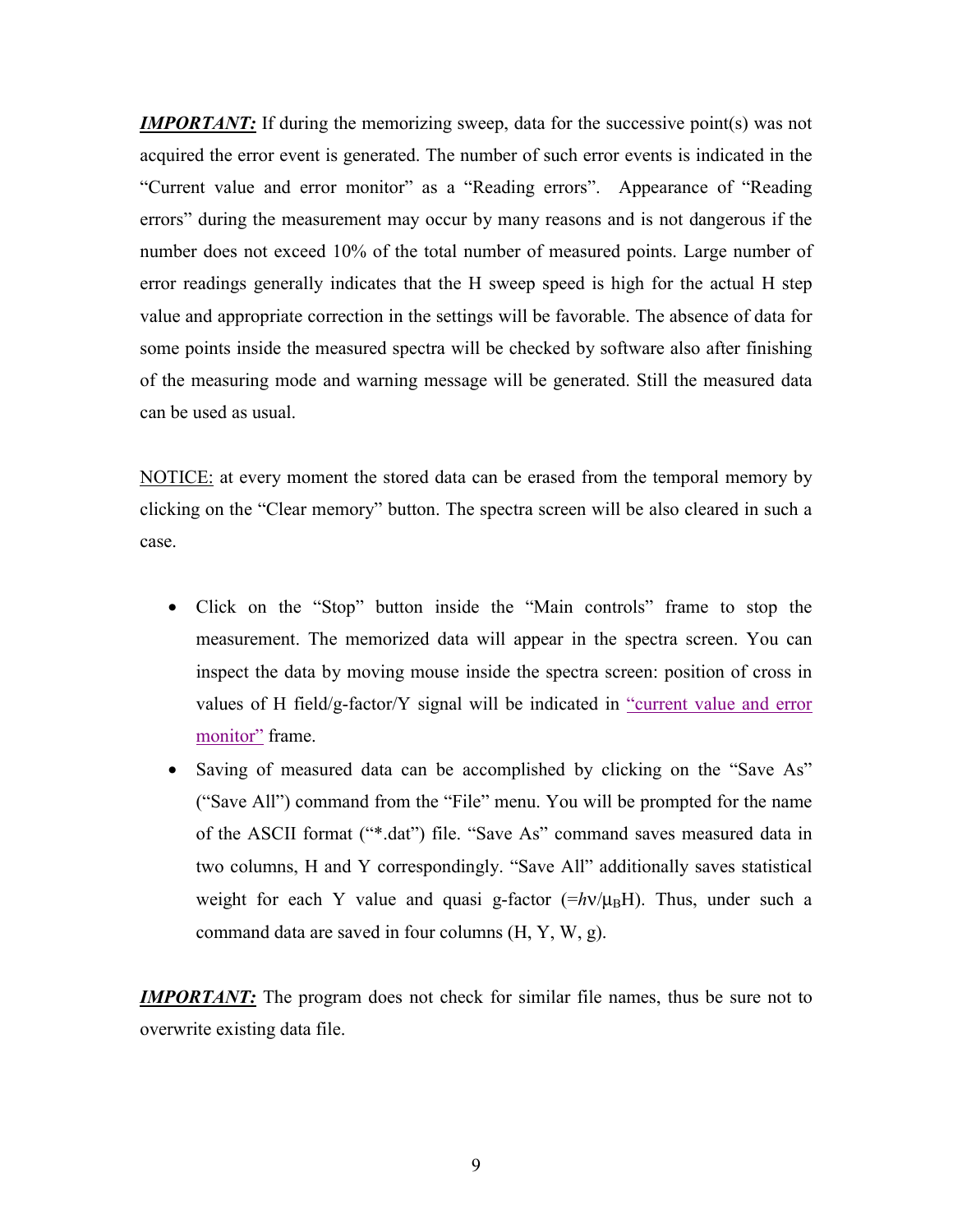#### <span id="page-9-0"></span>**TIMER MEASUREMENTS**

 Timer measurements can be used to monitor change in the SR signal for the constant H value caused by change in sample illumination, temperature, applied microwave power, etc. Thus, on the first stage you should choose appropriate resonance conditions (H value for signal amplitude maximum) using "Signal monitor" mode and click "Stop" button. Time measurements will allow you to detect changes in signal amplitude caused by external factors.

• First, the values for time step and total measurement interval should be set. Insert appropriate values in the related text fields inside the "Timer Measurements" frame.

|  | Timer measurements: |         |                |  |
|--|---------------------|---------|----------------|--|
|  |                     | Step, s | Max., s<br>+20 |  |

*IMPORTANT:* Previously mentioned limitations on the total number of measured points still apply here, thus ratio of interval/step should be less than 10000. Depending on specifications of the PC used, reliable minimal time step interval will be also limited. For detection safety it is not recommended to use step value <0.05sec.

- Click on ">" button to start timer measurements.
- Clicking on "II" button during the timer measurements will pause timer measurements.
- Click on the "[]" button to stop the procedure.
- After finishing the procedure you may [save](#page-8-0)  $Y(t)$  data in the same way as  $Y(H)$ data is usually saved, although "Save All" command should not be used in this case.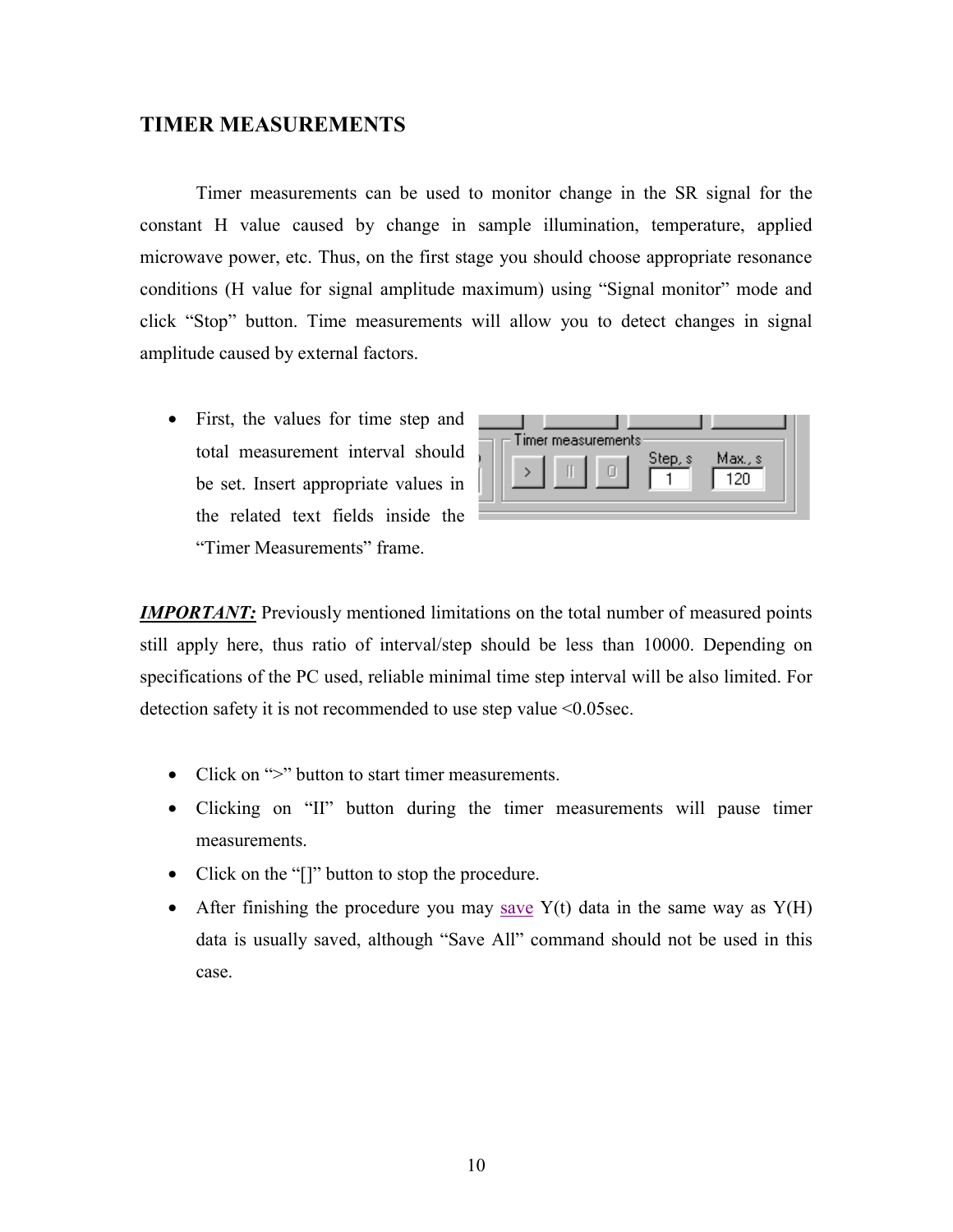#### <span id="page-10-0"></span>**CALIBRATION OF MAGNETIC FIELD**

Additional, high precision calibration of magnetic field will be needed only in the case when position of gaussmeter tip inside the magnet gap was changed or there exists supposition about such a change and you want to check actual field measurement precision. In such a case calibration is done using spectrometric standard, which contains  $Mn^{2}$  ions.  $Mn^{2}$  ions give ESR spectra with well-documented values of g-factor for resonance lines (for more details see Manual for ESR installation). Before calibration procedure the powder containing  $Mn^{2}$  ions should be placed inside the resonator in the place of the sample or using additional holder (see ESR installation manual). Different samples should be removed from the resonator. Calibration is done at room temperature.

• To start calibration process click on "H field calibration" button inside the "Main controls" frame. Step by step explanations of calibration procedure are given in the messages, which appear during the calibration and will not be repeated here. At any



moment during the calibration the process can be aborted by clicking at "Cancel" button in the right-top corner of the spectra screen. This button is visible only during calibration process. In the last message of calibration process you will get resultant information about difference between H field calculated from the position of  $4<sup>th</sup>$  resonance line of Mn<sup>+2</sup> spectra and that measured by gaussmeter for the same position. If the difference is less than 1-1.5 G, recalibration is not necessary and you may click on the "Cancel" button inside the message field (you may accept calibration as well, but such an error is inside the statistical error of gaussmeter and actually does not need correction). If the error is out of named diapason, you should accept the calibration results and calibrate the field every time you switch on the ESR installation. Only finding correct position for gaussmeter tip and making corresponding changes to the initialization parameters of the software will finally remove the H calibration problem.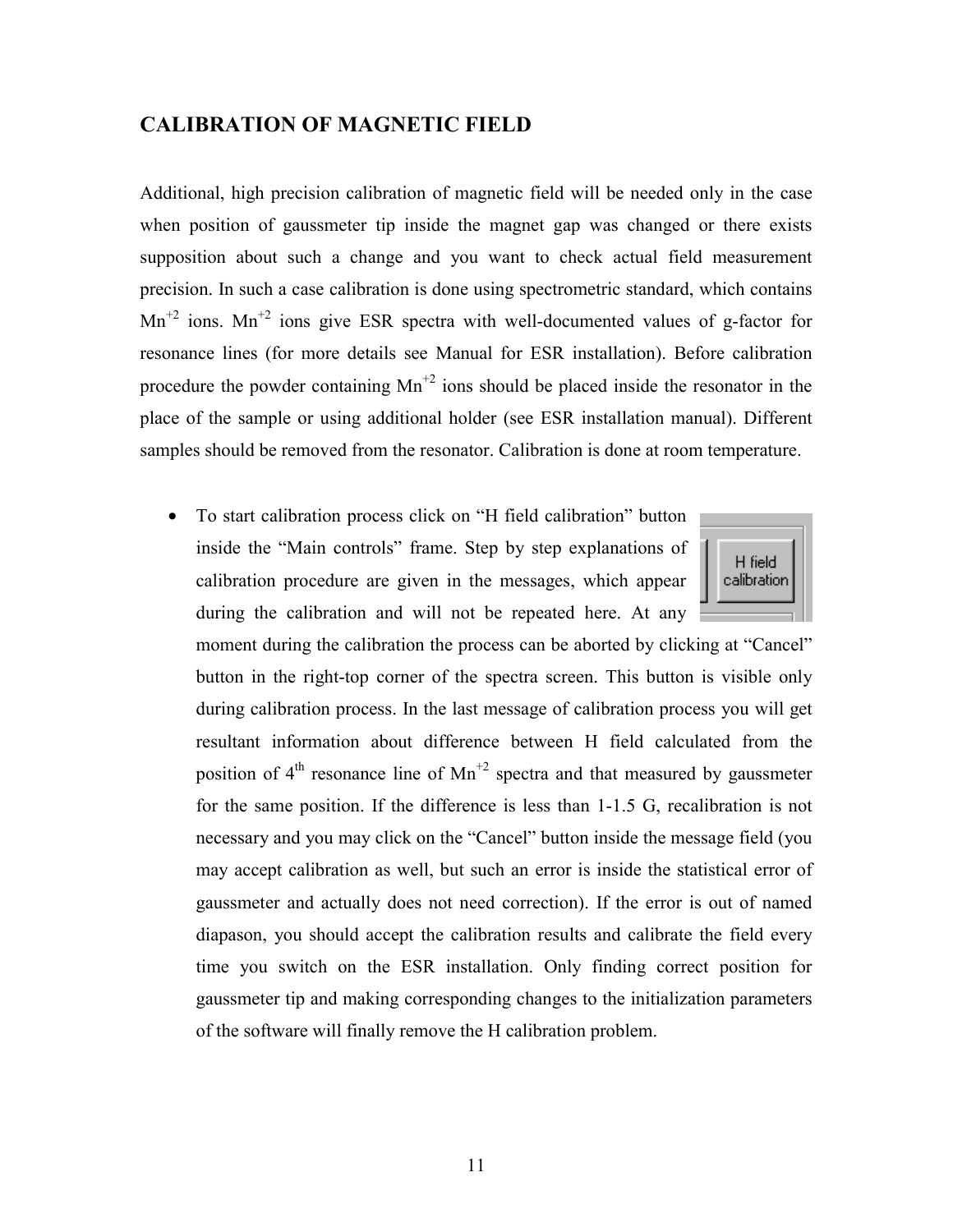#### <span id="page-11-0"></span>**MEMORY BUFFER**

Previously saved date can by viewed and compared to the recent measurements using buffer menu commands. Only one spectrum can be stored in the buffer memory. Thus the next loaded spectra will erase the previous. You can clean buffer by the "Clean" command from the same menu.

• To load existing file to the buffer memory click on the "Load file" command from the buffer menu. If you click on the "Load data"

command, the recently measured spectra will be transferred to buffer for comparison with future measurements. Files saved or loaded to the buffer during the current session can be chosen from "Loaded specs" and "Saved specs" submenus.

- After loading the spectra will be shown in different window. Mowing mouse pointer inside the buffer window will give you values of H field and amplitude relevant to the loaded spectra in the ["Cursor values"](#page-12-0) frame. You can hide the buffer window by clicking on "Hide" button (Click inside the main window to bring it to the front and keep buffer window opened). To open buffer window again (or to bring it to the front) click on the "Buffer window" command from the buffer menu.
- To overlay buffer data on the main spectra screen click on the "Overlay buffer  $\rightarrow$ Yes" command from the buffer menu. The loaded spectrum will be overlaid only in the part where H field positions of loaded spectra coincide with H field range settings of the spectra screen.
- To remove buffer spectra from the spectra screen click on the "Overlay buffer  $\rightarrow$ No" command from the buffer menu. [If applicable,](#page-5-0) clean the spectra screen by clicking on the "Clear memory" button.

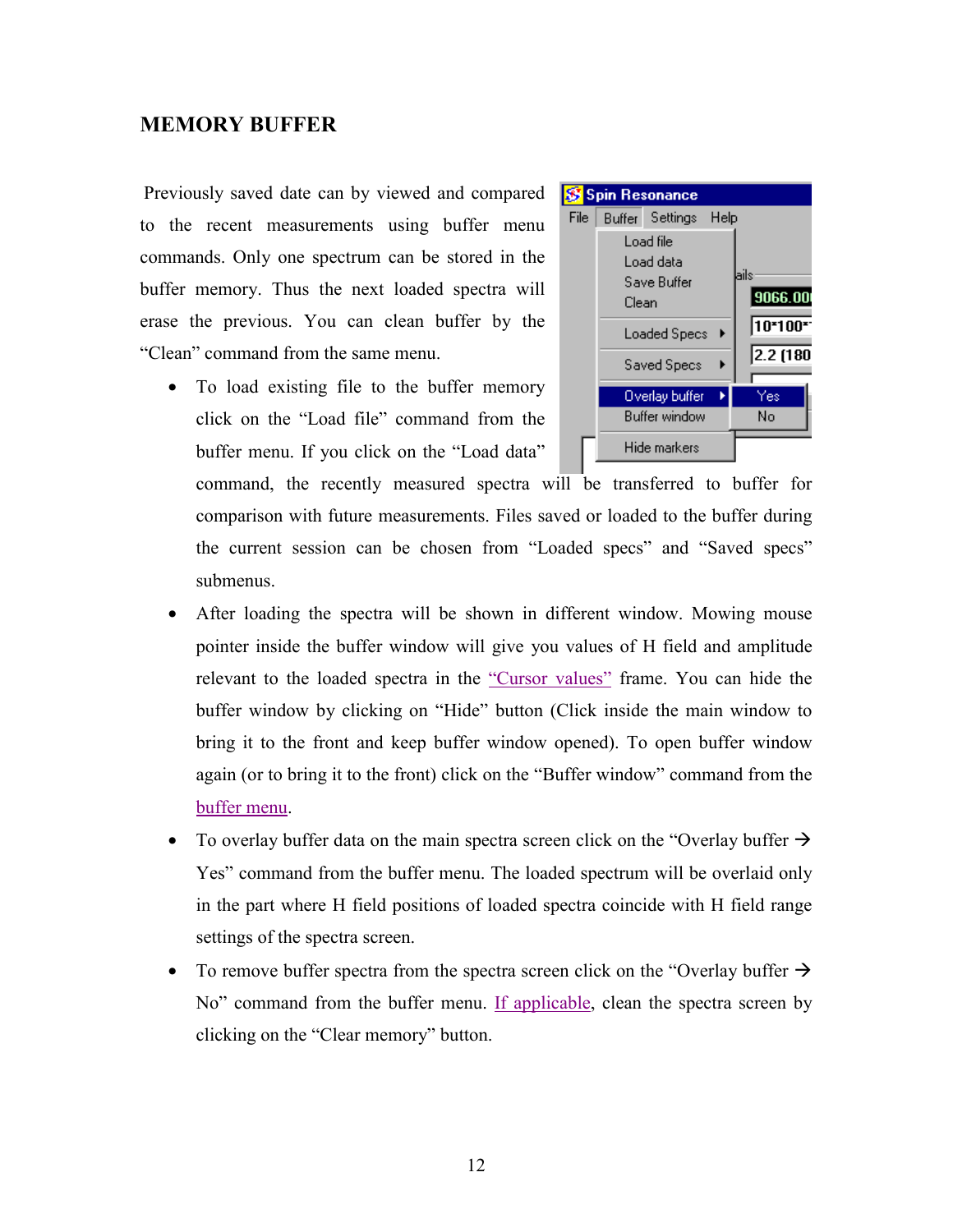# <span id="page-12-0"></span>*Zooming and browsing spectra in buffer window; obtaining peak positions, intensity and width***.**

• To zoom inside the spectra placed into the buffer, push the left button and drug mouse pointer across the area of interest. You will see black empty rectangle, which follows mouse pointer. When you release the button, area selected by the rectangle will expand to the whole spectra window.



- You can zoom further inside the already selected area or reset the spectra by clicking on the "Reset" command button.
- To browse the spectra with zoomed magnification, click on the "Move" button. Red arrows will appear, showing possible directions of browsing. Clicking on the arrow will cause spectra to translate in the relevant direction on  $\frac{3}{4}$  of actual scale. To eliminate the arrows click on the same command button (the name of the button will be changed to "Fixed" at that time).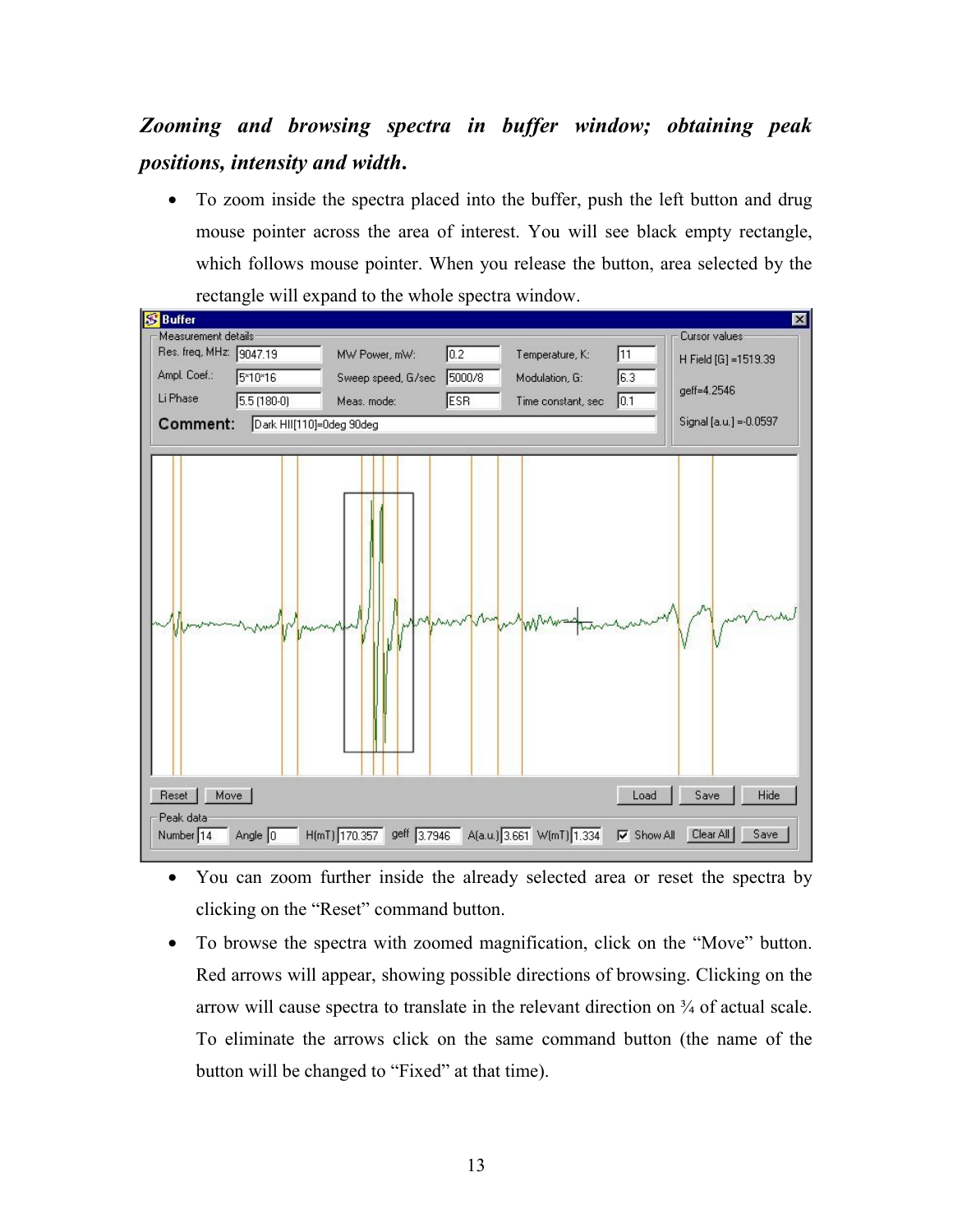- You can save the part of the spectra shown in the window to new file by clicking on the "Save" command button positioned just beneath the spectra window. The ["Save Buffer"](#page-11-0) command from the "Buffer" menu saves entire data loaded to buffer.
- You can memorize the position corresponding to mouse pointer inside the spectra window by clicking the left mouse button. The field and signal values will be shown in the ["Peak data"](#page-12-0) frame and temporarily stored to PC memory. Related vertical line will appear in the spectra window. This function can be used for characterization of peak positions in the spectra.
- For more precise peak characterization you can click right mouse button at peak minima and maxima (two points). In such case besides peak position and effective g-factor, the amplitude and width of the peak will be memorized and shown in the ["Peak data"](#page-12-0) frame. Vertical line will pass through the center between the two chosen positions (*this function works for the first derivatives of the signal!*).
- Besides a peak number and characterization data, a textbox corresponding to sample rotation angle is presented in the "Peak data" frame. You can set the rotation angle by clicking the "Angle" box and printing inside. Data presented in the "Angle" textbox will be assigned to the peak.
- To save the data related to the characterized peaks click at the ["Save"](#page-12-0) command button inside the "Peak data" frame. Peak related data will be saved in ASCII format file with ".dat" extension and include five columns related to the angle, magnetic field value, effective g-factor, peak amplitude and peak width. If the peak was left-clicked, "-1" will be assigned to the peak amplitude and width.
- If the ["Show all"](#page-12-0) option is not checked, the vertical lines showing peak positions will disappear after the spectrum is moved, zoomed or reset. If the option is checked positions corresponding to all characterized peaks will be shown in the spectra window.
- You can discard all characterized peaks by clicking on the ["Clear all"](#page-12-0) command button inside the "Peak data" frame. Also you can add/change/delete specified peak data directly using the related textboxes.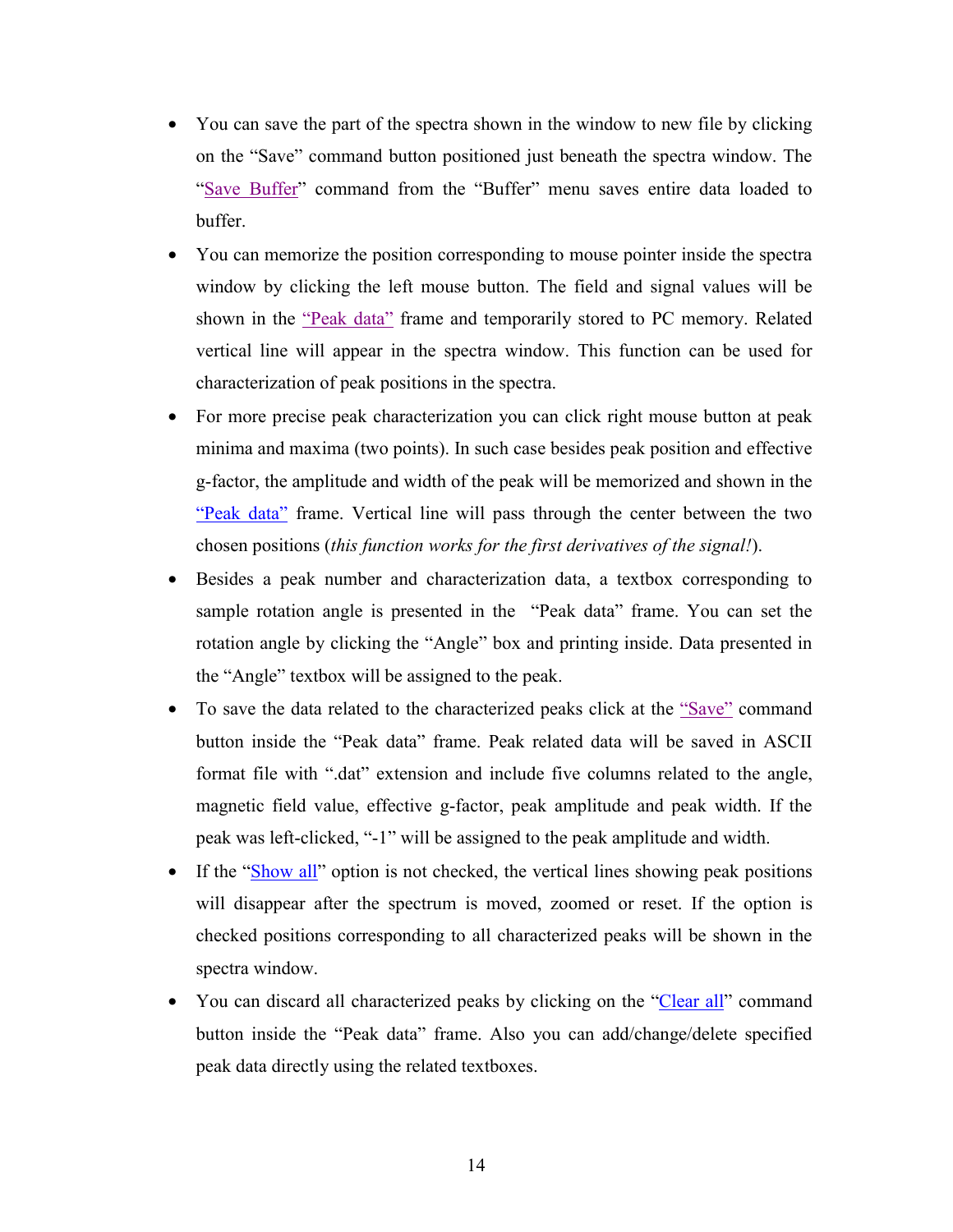#### <span id="page-14-0"></span>**PRINTING OUT THE MEASURED DATA**

Two modes of printing are available. In the first mode ("Graph") software prints out recently memorized data in the form of a plot (with axes, tics and tick labels), while in the second ("Image") - image of spectra screen will be printed "as is". The image printing is helpful when you want to print out some data detected during the monitoring process and can be used at any moment. The "Graph" mode printing can be used only after the "Measure" procedure was finished. In the both cases all information contained in the "measurement details" frame will be printed beneath the image.

- To start "Image" mode printing click on the "Print $\rightarrow$ Image" command from the "File" menu.
- To start printing in the "Graph" mode click on the "Print $\rightarrow$ Graph" command from the "File" menu after you finished the SR spectra of Timer measurements.
- Click on the "Printer setup" command from the "File" menu for access to printer settings.

| Spin Resonance            |              |
|---------------------------|--------------|
| File Buffer Settings Help |              |
| Save As                   |              |
| Save All                  | hent details |
| Print                     | Graph        |
| Printer setup             | Image        |
| Exit                      | ure. K:<br>П |
| Comment:                  |              |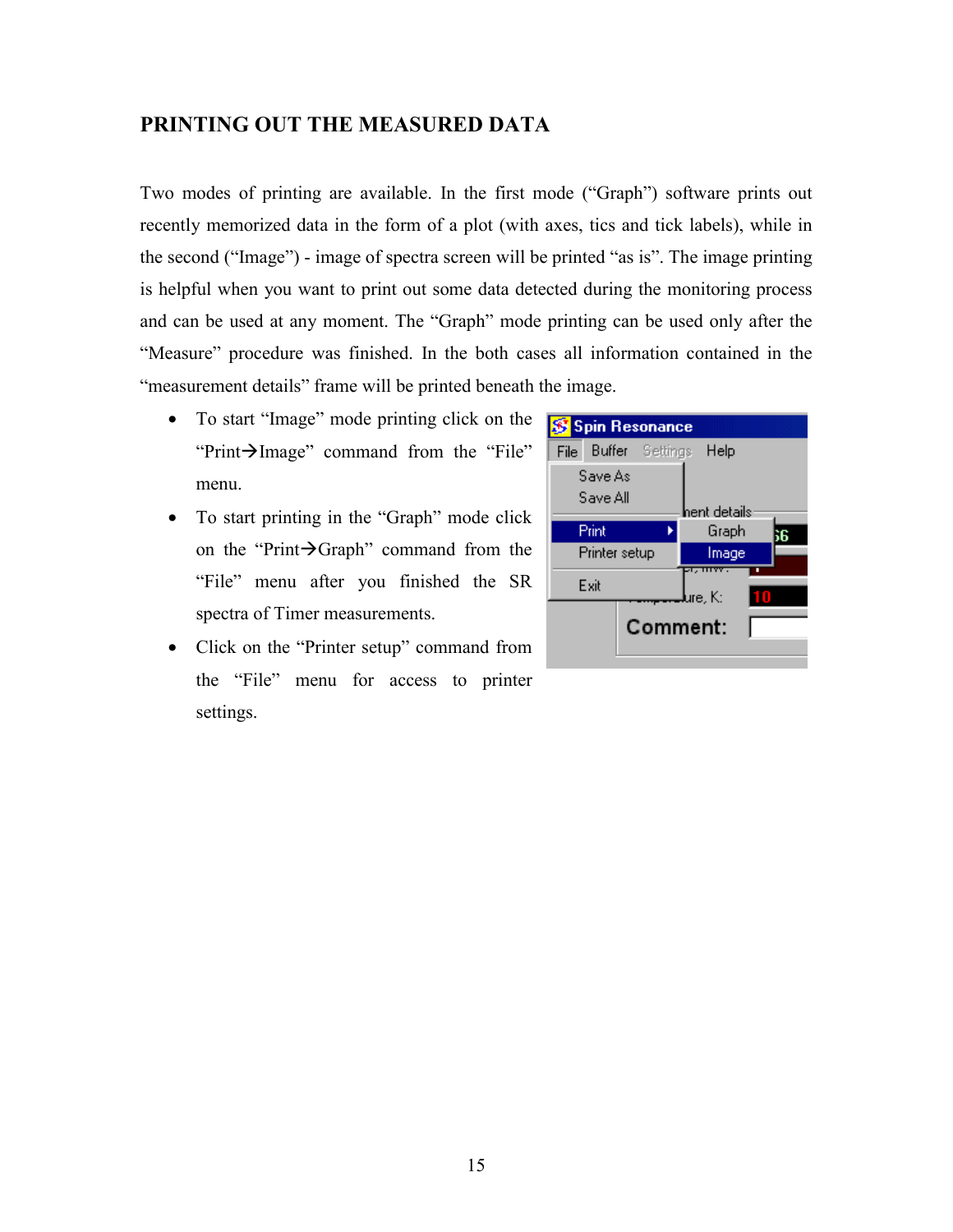## <span id="page-15-0"></span>**PROGRAM SETTINGS**

The software allows setting the number of a channel to which "Y signal" is connected and setting a gain value for the connected channel.

• By default setting the Y-signal is connected to the  $2<sup>nd</sup>$  channel. It is possible to use any channel from 2 to 8 to connect Y-signal to PC. After you have completed physical connection, click on relevant channel



number from the settings menu. Channel, which is connected to the PC is checked in the menu.

• You can change gain of each channel independently from the settings menu. Gain setting changes the "voltage resolution" of the AD converter channel. The relevant gain settings, input ranges and AD channel conversion precisions are shown in the table below. Default setting for the gain is "1". If you change the channel gain by clicking the



"Gain" menu item, currently chosen gain will be checked in the menu. The setting of the gain for every channel is not affected by the switching of channels. The default settings (gain=1 for all channels) are restored at the next start-up of the software.